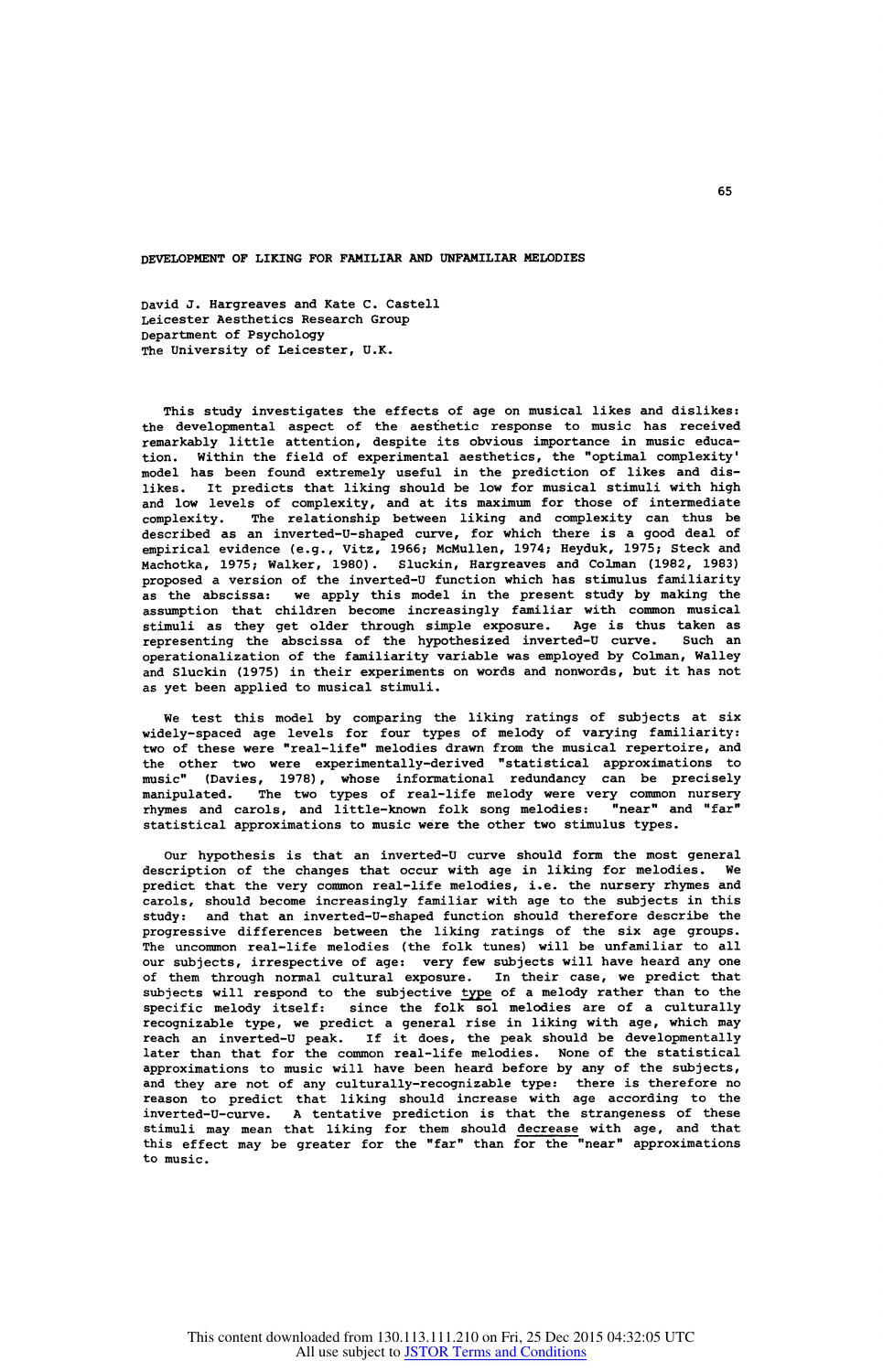#### Method

# Subject

There were 16 subjects in each of six groups aged 4-5 years, 6-7 years, 8-9 years, 10-11 years, 143-14 years, and over 18 years ("adults") , with equal numbers of males and females at each age level. The 4-5 year-olds and the 6-7 year-olds were tested individually, the adults singly or in small groups, and all other subjects in groups of eight. All of the school- aged subjects came from primary or secondary schools serving the same part of Leicester, U.K., and they were tested in school. The adult subjects were mostly student and staff volunteers from Leicester university. Subjects were not selected with respect to musical training and experience.

## Musical Material

The tone sequences, five in each of four categories, were single-note lines of approximately five seconds duration that were played on a synthesizer and recorded on amaster tape. The five familiar melodies were the opening bars of very common nursery rhymes and carols. The five unfamiliar melodies were the opening bars of five little-known items from The Penguin Book of English Folk Songs (Vaughan Williams and Lloyd, 1959) . All ten of these real-life melodies were in the major mode. The five <u>near</u><br>approximations to music were ten-note sequences of seven notes' restraint (by restraint, we mean sequences in which each note was selected on the basis of the previous seven: see Davies, 1969) , and the five far approximations to music were ten-note sequences of one note's restraint. The sequences were tape recorded in two random orders for presentation to the subjects.

### Procedure

All subjects in the 7-8, 10-11, 13-14 year-old and adult age groups were presented with twenty five-point rating scales, on a single sheet, ranging from "dislike", through "quite dislike", "Neither like nor dislike" and "quite like" to "like", and asked to rate one sequence on each scale. Subjects in the 4-5 and 6-7 year-old groups made their ratings by pointing to one of five outline faces in which the representation of the mouth conveyed the five levels of liking, and these choices were recorded by the experimenter. The two "dislike" points were conveyed by differing degrees of an inverted-U shaped mouth, the two "like" points by equivalent U-shaped mouths, and the neutral mid-point by a straight horizontal line mouth. Each child received a detailed individual explanation of the meaning of the five points, and the experimenter did not proceed until satisfied that the meaning was fully understood.

### Analysis of Data and Results

Liking ratings were converted to numerical scores of 0 ("dislike") to 4 ("like"). For each subject, four mean liking ratings were calculated, one for each type of tone sequence. A two-way analysis of variance was performed which had one independent factor with six levels (age), and one repeated measures factor with four levels (type of tone sequence) . Cell means are shown graphically in Figure 1.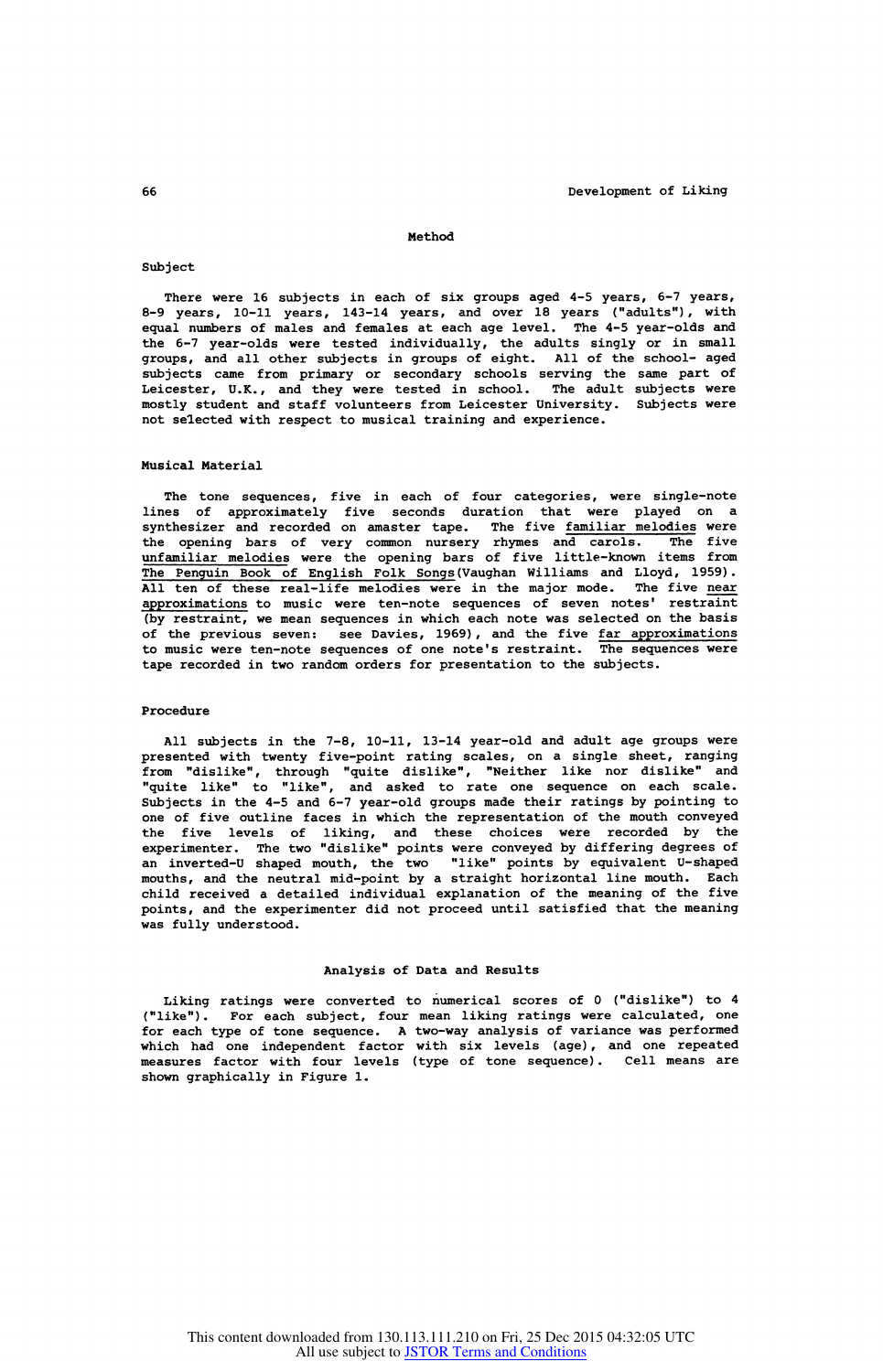### FIGURE 1

Mean Liking Rating for each Type of Stimulus Sequence at Each of Six Age Levels



Both main effects were statistically significant; for age  $F(5,90) = 14.54$ ,  $p < 0.001$ , and for type of tone sequence  $F(3,270) = 48.59$ ,  $p < 0.001$ . The interaction was also significant with  $F(15, 270) = 3.42$ ,  $p < 0.001$ .

#### Discussion

In this study the independent variable (familiarity) could be said to vary in two ways. First, it was argued that with increasing age and experience, familiarity with culturally-based music would increase, so that older subjects would be more familiar with the real-life musical stimuli than would Second, familiarity is partly dependent on stimulus characteristics: the familiar melodies should be more easily recognizabl than the unfamiliar melodies, which in turn should be more subjectively familiar than the statistical approximations to music. The significant main effect for stimulus type shows that the familiar melodies were best liked, followed by the unfamiliar melodies, near approximations, and far approxima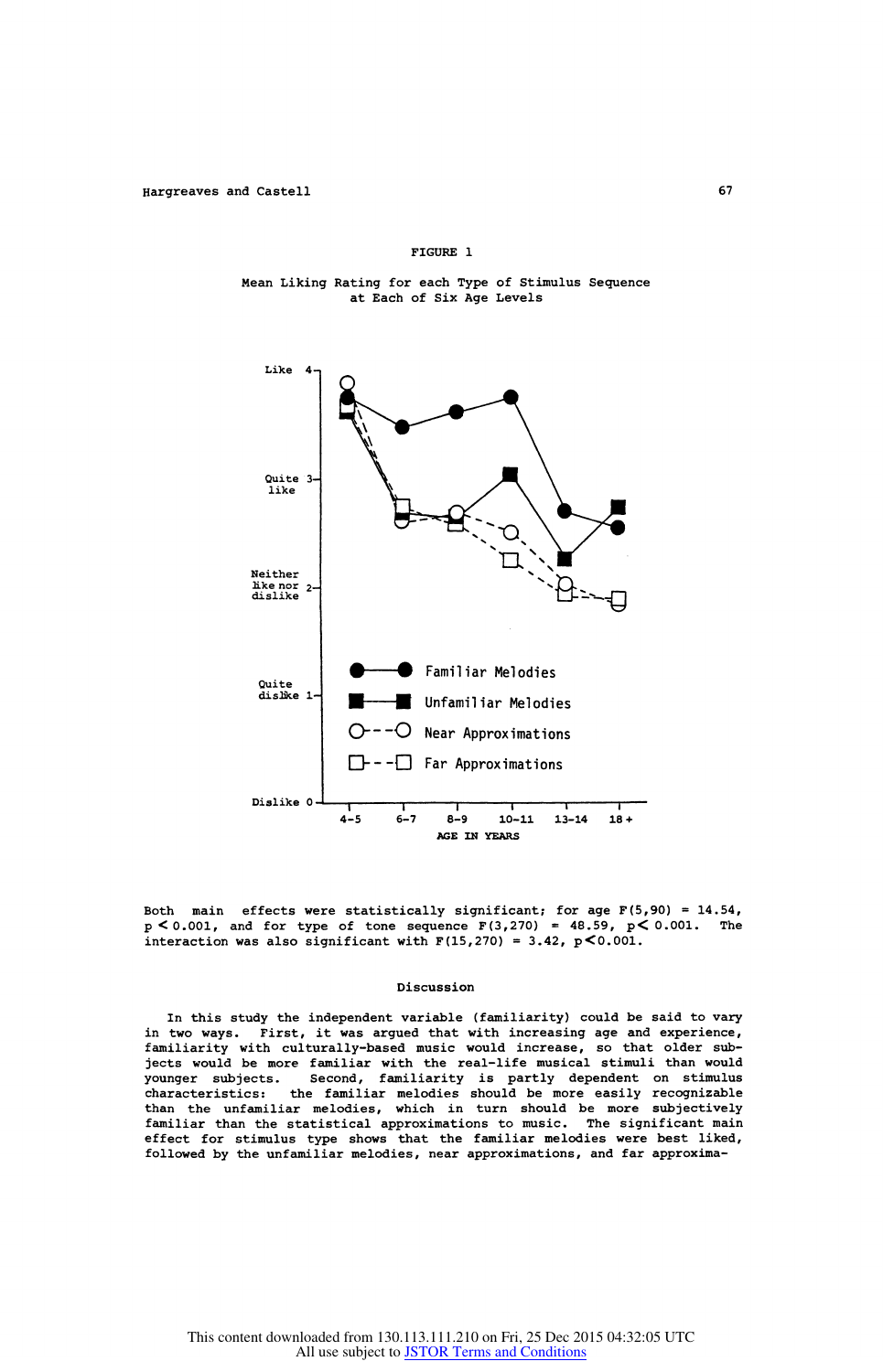tions, in that order. The other significant main effect shows that there was an overall decline in liking for the stimuli with age.

Before we examine the interaction more closely, it should be pointed out that the data from the 4-5 year-old subjects are somewhat suspect: most children in this group seemed to have a very positive attitude towards the experimental situations as a whole (i.e., being taken out of classes for individual testing, being in an unfamiliar room with distracting and attractive pictures on the walls) , and it was apparent that they favored one response consistently (usually "like") , irrespective of changes in the stimuli. They often responded before they had heard a complete sequence, and tended to become bored rather quickly. In other words, their high ratings were not a simple function of the sequences they listened to.

The results obtained for real-life familiar and unfamiliar melodies were consistent with an inverted-U curve which peaks later for the latter than for the former. Figure 1 shows that there were no clear differences between the four youngest groups' ratings of the familiar melodies, and that there was a decline in ratings from the 10-11 year-old to the 13-14 year-old group: the ratings of the latter group were close to those of the adults. This pattern of results could be thought of as representing the latter half of an inverted U for which a peak occurs between the ages of 6 and 10, assuming that the high ratings given by the 4-5 year-olds were unreliable. For the unfamiliar melodies, the 10-11 year-olds gave higher ratings than the 13-14 year-olds, with those of all other age groups except the preschoolers falling in between. This pattern of results is consistent with an inverted-U curve which peaks at around the age of 10, i.e., somewhat later than the peak occurring between 6 and 10 years for familiar melodies. Liking for both near and far statistical approximations to music declined steadily with increasing age.

Further light can be shed on these findings by considering the differences between ratings given to the different types of sequence <u>within</u> age<br>groups. The 4-5 year-old subjects do not appear to distinguish in their liking ratings either between familiar and unfamiliar melodies, or between<br>"real" music and statistical approximations to music. This contrasts with "real" music and statistical approximations to music. This contrasts with<br>the 6-7 year-olds, who rate familiar melodies as preferable to all other<br>types of sequence. They do not, however, appear to make a distinction in<br>li and the same pattern seems to hold for the 8-9 year- olds. For the 10-11 year-olds, familiar melodies are still the best liked, but by this age subjects distinguish in their ratings between unfamiliar melodies and statistical approximations to music, preferring the former to the latter. The 13-14 year-olds appear to prefer the real-life melodies to the statistical approximations to music, and this tendency is more pronounced in the adult group. These findings support the suggestion that the decrease in liking with age for statistical approximations to music comes about because it is only with increasing age that subjects realize that statistical music differs from unfamiliar real music; it is increasingly perceived as strange, and perhaps unmusical.

In summary, liking ratings for familiar and unfamiliar real-life melodies were obtained which were consistent with the hypothesized inverted-U relationship between liking and familiarity, with age representing the latter. The results were consistent with the hypothesis that the peak of the inverted U would occur at a later age for unfamiliar than for familiar melodies. The pattern of ratings obtained for the statistical approximations to music was also consistent with the inverted-U hypothesis: liking was an inverse function of age for these stimuli, and it was argued that this was because the extent to which they appeared unfamiliar when compared with the other melodies increased with age. No difference was found between ratings